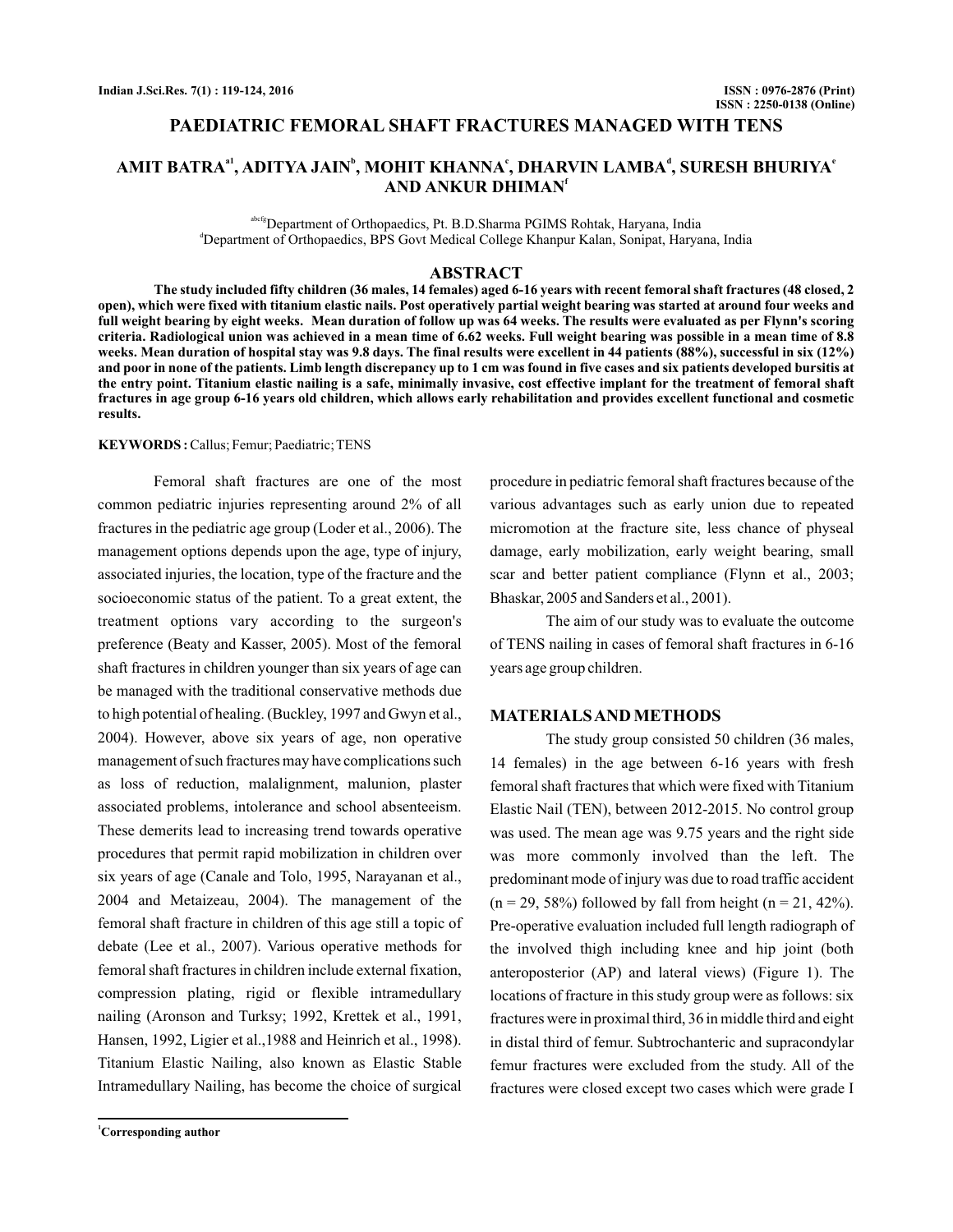

**Figure 1: Pre Operative Radiograph Showing Femoral Shaft Transverse Fracture**



**Figure 3 : Post Operative Radiograph at 5 Weeks Follow Up**



**Figure 2: Post Operative Radiograph Showing Fixation Of Femur Fracture With Tens Nails And Fracture Patella With K Wires And Tension Band Wiring. Also Showing Protruding Nail Ends Causing Bursitis At Entry Point Site**



**Figure 4 : Post Operative Radiographafter Removal of Nails at 24 Weeks. Sound Radiological Union Can be Very Well Appreciated**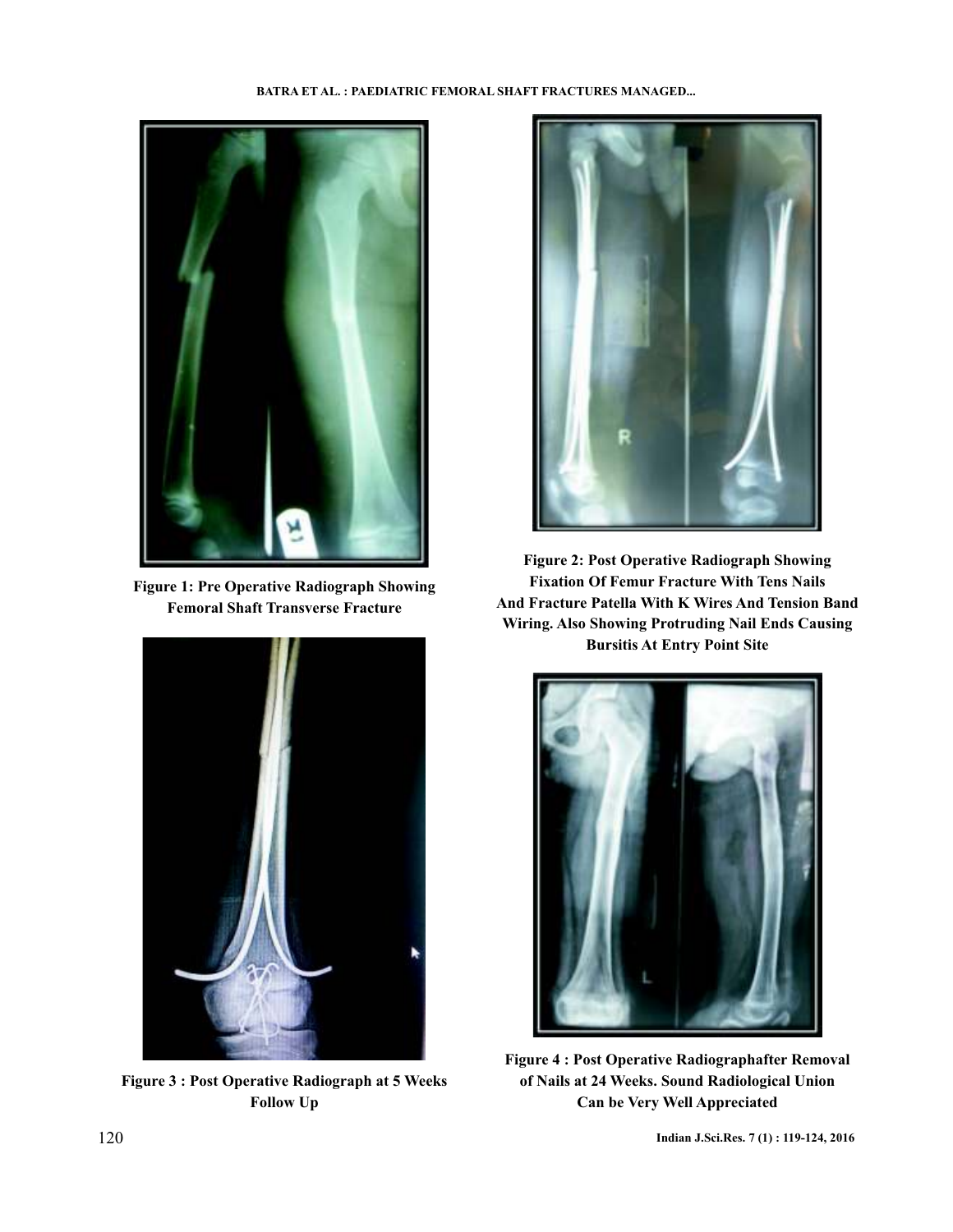#### **BATRA ET AL. : PAEDIATRIC FEMORAL SHAFT FRACTURES MANAGED...**

|                                | Excellent        | <b>Satisfactory</b> | Poor                           |
|--------------------------------|------------------|---------------------|--------------------------------|
| Pain                           | None             | None                | Present                        |
| Malalignment                   | $\leq 5^{\circ}$ | $5 - 10^{0}$        | $>10^{\circ}$                  |
| <b>Limb Length Discrepancy</b> | $\leq$ 1 cm      | $1-2cm$             | >2cm                           |
| Complication                   | None             | Minor               | Major and/or lasting morbidity |
| No. patients $(n=50)$          | $n = 44$         | $n=6$               | $n=0$                          |

#### **Table 1 : Flynn et al's Scoring Criteria for TENS**

were short oblique, four were spiral and ten were minimally comminuted (Winquist 1). One patient had associated patella fracture which was fixed with k wires and tension band (Figure 2). Majority of the patients underwent surgery within six days of their injury. The surgery was performed under general anesthesia with the patient in supine position with the help of image intensifier. Two Titanium Elastic Nails of identical diameter were used and the diameter of the individual nail was selected as per Flynn et al's formula (Flynn et al., 2003) (Diameter of nail = Width of the narrowest point of the medullary canal on Anteroposterior and Lateral view  $\times$  0.4 mm) and intraoperative assessment. The diameter of the nail was chosen so that each nail occupies at least one-third to 40% of the medullary cavity. The nails were inserted in retrograde fashion with medial and lateral incisions 2-3 cm above the physis. The nails were prebent sufficiently so that apex of the bowed nails rested at the same level on the fracture site to ensure a good equal recoil force. Open reduction was required in four cases due to soft tissue interposition. The nails were advanced proximally so that both were divergent and the tips got anchored minimum 1 cm distal to the physis. Postoperatively patient's limb was elevated on a pillow. Patients were mobilized without weight bearing on the eighth to tenth day postoperatively. Partial weight bearing was started at around four weeks and full weight bearing by eight weeks depending on the fracture anatomy, quality of reduction, callus response and associated injuries. All patients were followed up radiologically as well as clinically every 3 weeks for first 12 weeks, then once every 3 months (Figure 2, 3 & 4)). Parameters studied were clinical and radiological features of union, mal-alignment, range of motion of the affected side knee, limb length discrepancy and any other complications found during the study.

open (Gustilo- Anderson). 30 fractures were transverse, six

#### **RESULTS**

The results were evaluated using Flynn et al scoring criteria for TENS (Table: 1) (Flynn et al., 2001). Nails were removed at about eight months to one year post surgery when the fracture line was no longer visible radiologically (Figure 4).

The mean duration of surgery was 33 minutes (range, 25- 45 mins). The size of nail varied from 2- 4 mm. The mean duration of hospital stay was 7 days (5-16 days). Apart from the adequacy of fixation, the hospital stay also depended upon the associated injuries. All the 50 patients were available for evaluation after a mean duration of follow up for 64 weeks. The mean time of the union was 6.62 weeks (range, 6 - 8.2 weeks). Full weight bearing was possible in a mean time of 7.9 weeks (7.1 - 10.8 weeks). All the patients achieved full range of motion by 9 weeks with an average of 8.6 weeks. The results were excellent in 44 patients (88%), satisfactory in six (12%) and poor in none of the patients as per the scoring criteria for TENS by Flynn et al (Flynn et al., 2001). None of the patients developed any angular deformity of greater than five degrees. Limb length discrepancy of less than 1 cm was found in five cases, which was clinically insignificant. Six patients developed bursitis at the entry point due to friction caused by cut ends of the nail (Table 2) (Figure 2). Two patients developed superficial infection due to bursitis which resolved within seven days of oral course of antibiotics. None of the cases developed any deep infection, joint penetration of nail, nail bending/implant failure, iatrogenic fracture, nonunion or

**Table 2 : Complications in the Study**

| <b>Complications</b>                 | No. of cases<br>$(n=50)$ |
|--------------------------------------|--------------------------|
| Entry site irritation/ bursitis      |                          |
| Superficial infection                | ာ                        |
| Deep infection                       |                          |
| Limb length discrepancy (upto 1cm) 5 |                          |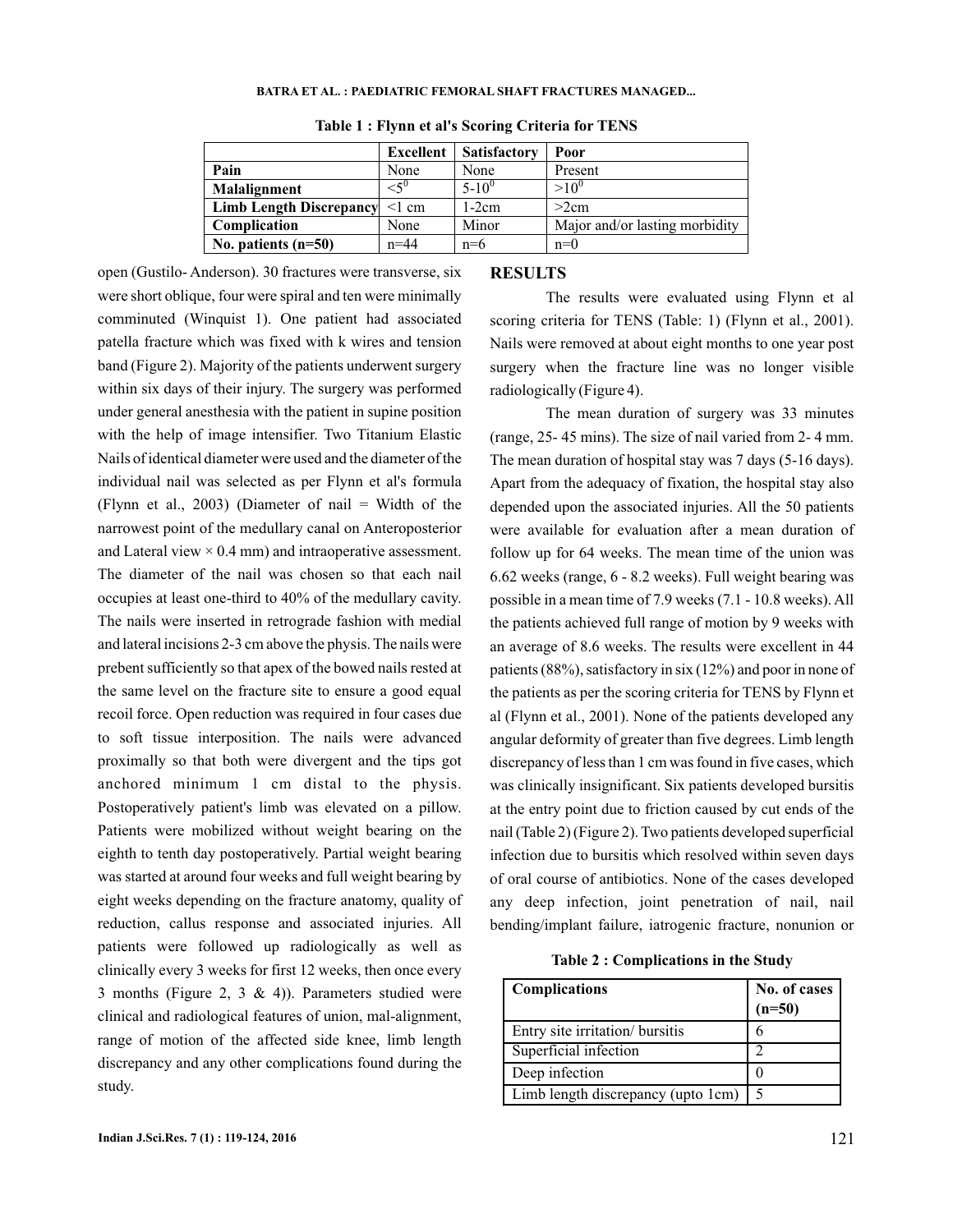#### **BATRA ET AL. : PAEDIATRIC FEMORAL SHAFT FRACTURES MANAGED...**

any neurovascular complications. The nails were removed after an average of 30 weeks (range, 24-54 weeks). No complications were associated with the nail removal procedure and no re-fractures were observed after nail removal till the last follow up.

# **DISCUSSION**

The management of femoral shaft fractures in pediatric age group especially in 6 years to 16 years age group has been controversial and the choice of treatment still remains a constant challenge to the orthopedic surgeons. The age old conservative method had been the treatment of choice for pediatric femur shaft fracture, but the union was usually achieved at the expense of extended period of immobilization, delayed mobilization, loss of school attendance, intolerance and prolonged hospital stay (Salem et al., 2006, Beaty and Kasser 2001 & Carey and Galpin, 1996). However, to overcome these problems in this age group, the operative approach has been gaining popularity for last two decades (Saikia et al., 2007). There are multiple options for operative fixation of these fractures such as external fixators, compression plating, flexible and locked intramedullary nails, and compression plating (Beaty et al., 2005). The classic algorithm of treatment consists of spica cast in children younger than 6 years, whereas appropriate operative method in children older than 12 years. However, for the age group of 612 years, the preferred treatment is still matter of discussion.

Compression plating is widely used but has the disadvantages of larger soft tissue dissection, a large scar, increased risk of infection, delayed weight bearing and a second major operation for implant removal (Hansen; 1992). External fixation has been associated with problems of pintrack infection and re-fractures through the pin tracks, but has advantage of good stability and early mobilization (Aronson and Turksy, 1992 & Krettek et al., 1991)Rigid intramedullary nailing is ideal for skeletally mature patient, but when introduced in skeletally immature child, it has been associated with problems of physeal damage, coxa valga, avascular necrosis of the femoral head and growth disturbances (Beaty et al., 1994 and Letts et al., 2002).

There is lack of any comparative study regarding the efficacy of Enders Nail, Rush Nail or Titanium Elastic Nail, although all the three have given similar results but the Rush Nail provides poor rotational stability and require multiple nails to achieve a good fixation. Furthermore Enders Nail is not very elastic and flexible enough for pediatric fractures (Ligier et al., 1988 & Heinrich et al., 1998).

Titanium elastic nailing system (TENS) is a flexible intramedullary nail which is a load sharing implant, acts as an internal splint, and maintains length and alignment. It has a unique advantage of providing micro motion at the fracture site due to the elasticity of the fixation, which helps in rapid development of bridging callus, early mobilization and early weight bearing. Further, being a closed procedure there is no disturbance of periosteum or fracture hematoma, thereby less risk of infection and nonunion. It also combines the advantages of titanium such as more strength, light weight, corrosion resistance and MRI compatibility. Ligier et al had highlighted the beneficial use of titanium elastic nails in the treatment of femur fractures in children for the first time (Ligier et al., 1988). They included 123 fractures in age group 5 to 16 years. All the fractures united both clinically and radiologically. The study showed only one case of deep wound infection and 13 cases of skin ulceration or local inflammatory reaction due to nail protrusion. Overall, none of the patients complained of disability and no gait abnormalities were observed at one year of follow-up. Flynn et al studied the outcomes of 49 fractures treated with TENS and found no malalignment, angulation or limb length discrepancy of more than 1 cm but reported 8 cases of nail-tip irritation near the insertion site and had found TENS to be advantageous over hip spica in treatment of femoral shaft fractures in children (Flynn et al., 2004).

An important factor in the management of paediatric femoral shaft fractures is fracture geometry (Flynn et al., 2001). Lascombes et al reported that all femoral diaphyseal fractures except severe Type III open fractures could be fixed with TENS in children above six years of age (Lascombes et al., 2006). Titanium elastic nail is incapable of providing adequate stability in comminuted,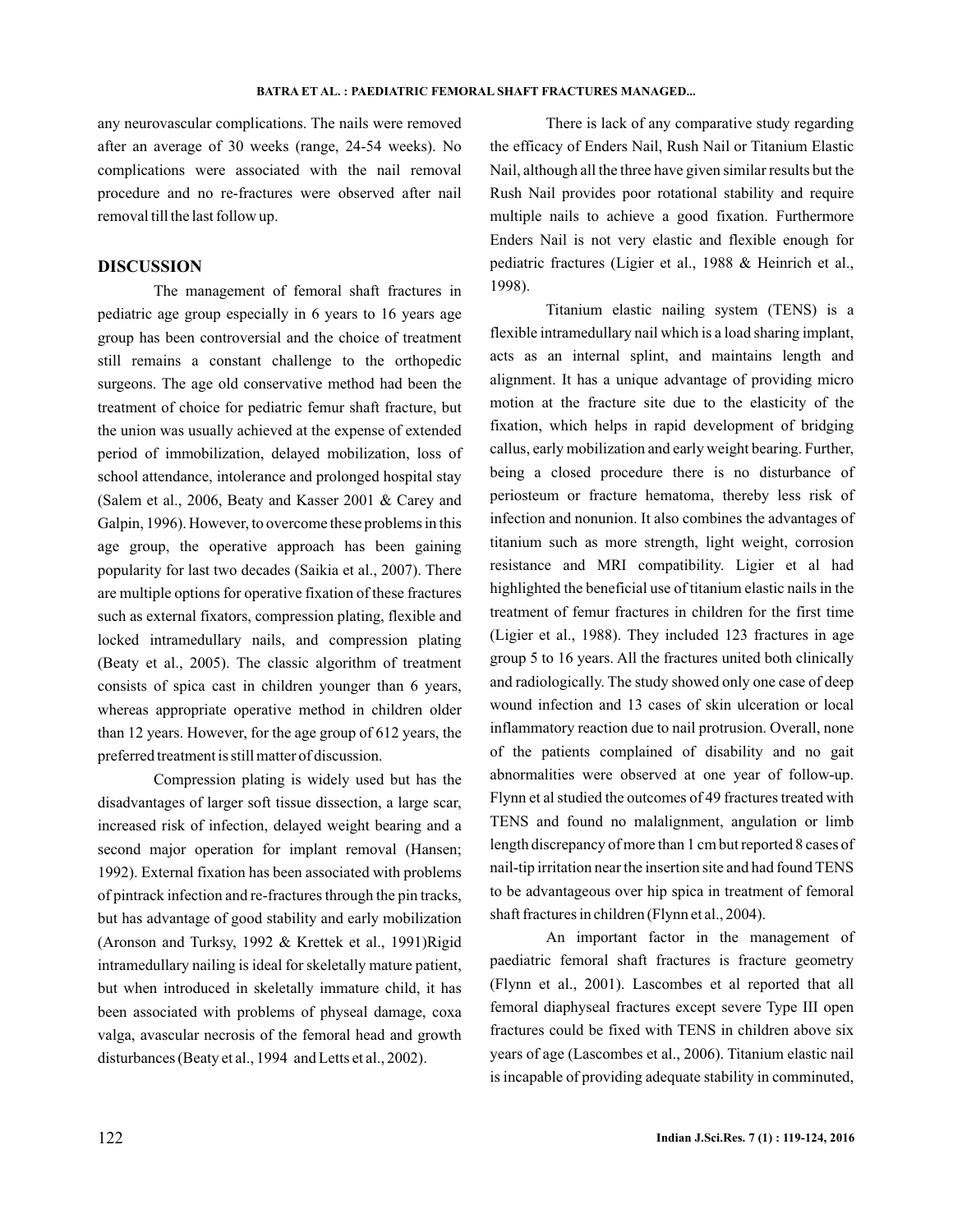long oblique or spiral fractures and some other alternative apart from TENS should be considered in such cases.

We have conducted a prospective study on 50 patients focusing on the outcomes of fracture shaft femur in age group 6-16 year old children. All the fractures united with the mean duration of 6.62 weeks, which is comparable to the various studies in the literature. The mean time from surgery to full weight bearing was 7.9 weeks. All the patients achieved full range of motion by 9 weeks. The results were analyzed as per the scoring criteria by Flynn et alwhich showed excellent results in 44 patients, satisfactory in six and none of the patients fell into poor category.The most common complication of Titanium elastic nail is entry site irritation and pain (Flynn et al; 2001). Other complications included limb length discrepancy, angulation of fracture, re-fractures and infection. In our study, six patients developed bursitis/entry site irritation due to friction by the cut ends of the nail. Two patients developed superficial infection which resolved with oral antibiotics. This complication was observed in the initial part of the study (Fig: 2), after which we rounded the sharp edges of the nail end. None of the patients developed angular deformity of greater than five degrees. Limb length discrepancy of less than 1 cm was found in five cases, which was clinically insignificant. However, the cases are being followed up further for a possible limb length discrepancy that may develop in future. The mean duration of follow up in our study is 64 weeks and this is the limitation of our study. There was no case lost to follow up as most of the cases were from the nearby village area has been the strength of our study.

### **CONCLUSION**

Titanium elastic nailing seems to be more physiological and effective method of treatment of femoral shaft fractures in 6-16 years old children. It is simple, rapid and safe procedure with advantages of early union, early mobilization and early return to function with minimal complications.

#### **REFERENCES**

- Aronson J. and Tursky E. A., 1992. External fixation of femur fractures in children. J Pediatr Orthop. (2):157-63. **12**
- Beaty JH. 2005. Operative treatment of femoral shaft fractures in children and adolescents. Clin Orthop Relat Res., 434:114-22.
- Buckley S L., 1997. Current trends in the treatment of femoral shaft fractures in children and adolescents. Clin Orthop Relat Res., 338:60-73.
- Bhaskar A., 2005. Treatment of long bone fractures in children by flexible titanium elastic nails. Indian J Orthop. 39(3):166-68.
- Beaty J. H., Kasser J. R., 2001. Femoral shaft fractures. Rockwood and Wilkins' fractures in children. Sixth ed. Philadelphia: Lippincott, Williams & Wilkins: 893-936.
- Beaty J. H., Austin S. M., Warner W. C., Canale S. T., Nichols L., 1994. Interlocking intramedullary nailing of femoral-shaft fractures in adolescents: preliminary results and complications. J Pediatr Orthop. **14**(2):178-83.
- Carey T. P. and Galpin R. D., 1996. Flexible intramedullary nail fixation of pediatric femoral fractures. Clin Orthop Relat Res. 332:110-18.
- Canale S. T., Tolo V. T., 1995. Fractures of the femur in children. J Bone Joint Surg. 77-A: 294-315.
- Flynn J. M., Hresko T., Reynolds R. A., Blasier R. D., Davidson R. and Kasser J., 2001. Titanium elastic nails for pediatric femur fractures: a multicenter study of early results with analysis of complications. J Pediatr Orthop., 21(1):48.
- Flynn J. M., Luedtke L. M., Ganley T. J., Dawson J., Davidson R. S. and Dormans J. P., 2004. Comparison of titanium elastic nails with traction and a spica cast to treat femoral fractures in children. J Bone Joint Surg Am. 86-A(4):770-7.
- Flynn J. M., Skaggs D. L., Sponseller P. D., Ganley T. J., Kay R. M., Leitch K. K., 2003. The surgical management of pediatric fractures of the lower extremity. Instr Course Lect., 52:647-59.